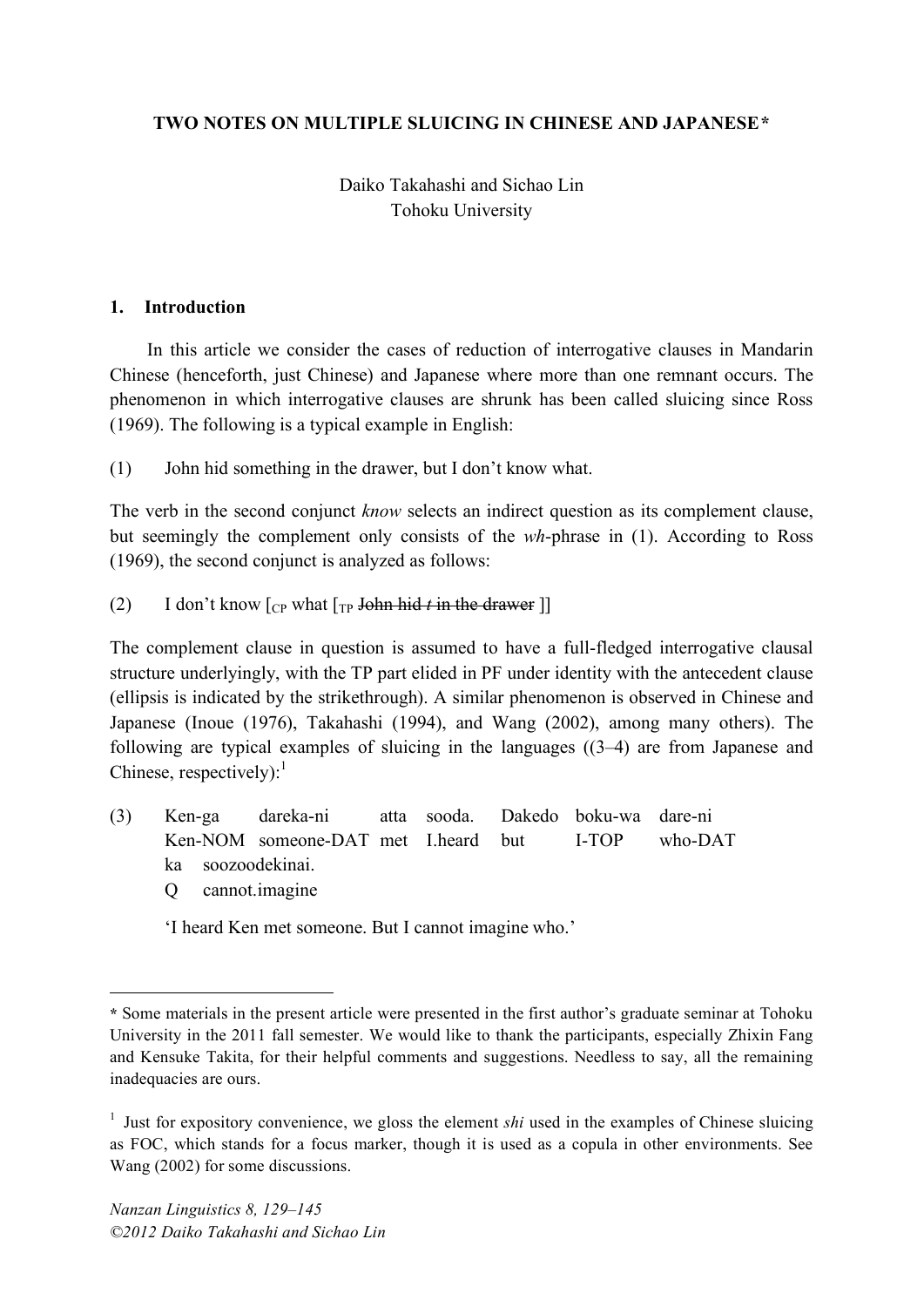(4) Lisi da-le mouren, dan wo bu zhidao shi shei. Lisi hit-ASP someone but I not know FOC who 'Lisi hit someone, but I don't know who.'

In these cases, the second conjuncts contain incomplete embedded clauses, but they are interpreted in the same way as the following complete sentences:

- (5) Boku-wa Ken-ga dare-ni atta ka soozoodekinai. I-TOP Ken-NOM who-DAT met Q cannot.imagine 'I cannot imagine who Ken met.'
- (6) Wo bu zhidao Lisi da-le shei. I not know Lisi hit-ASP who 'I don't know who Lisi hit.'

It has been controversial in the literature whether cases of sluicing in Chinese and Japanese like (3–4) can be analyzed in the same way as their counterparts in English, and if not, how they should be treated (see, for instance, Nishiyama, Whitman, and Yi (1996), Saito (2004), Wang (2002), and Wei (2004)). In this article we impeachably call the phenomenon indicated in (3) and (4) sluicing just for ease of reference.

While each of the examples in (3) and (4) has just one *wh*-phrase in its incomplete embedded question, the focus here is put on cases of sluicing with more than one remnant, such as the following (Takahashi (1994) and Chiu (2007), among others):

(7) Dareka-ga dareka-ni atta sooda. Dakedo boku-wa someone-NON someone-DAT met I.heard but I-TOP dare-ga dare-ni ka soozoodekinai. who-NOM who-DAT Q cannot.imagine '*Lit.* I heard someone met someone. But I cannot imagine who who.' (8) Mouren da-le Lisi, dan wo bu zhidao shi shei zainali. someone hit-ASP Lisi but I not know FOC who where

'*Lit.* Someone hit Lisi, but I don't know who where.'

The example in (7) is from Japanese. Takahashi (1994) examines cases like that, calling the phenomenon multiple sluicing, which is intended to stand for sluicing with multiple remnants. (8) is a case of multiple sluicing in Chinese, which is closely studied by Chiu (2007).

The purpose of this article is to point out hitherto untouched facts about multiple sluicing in Chinese and Japanese, considering implications they have for comparative research on the two languages. The following discussion is two-fold: the first part is about the number of remnants in multiple sluicing, and the second part deals with cases of multiple sluicing with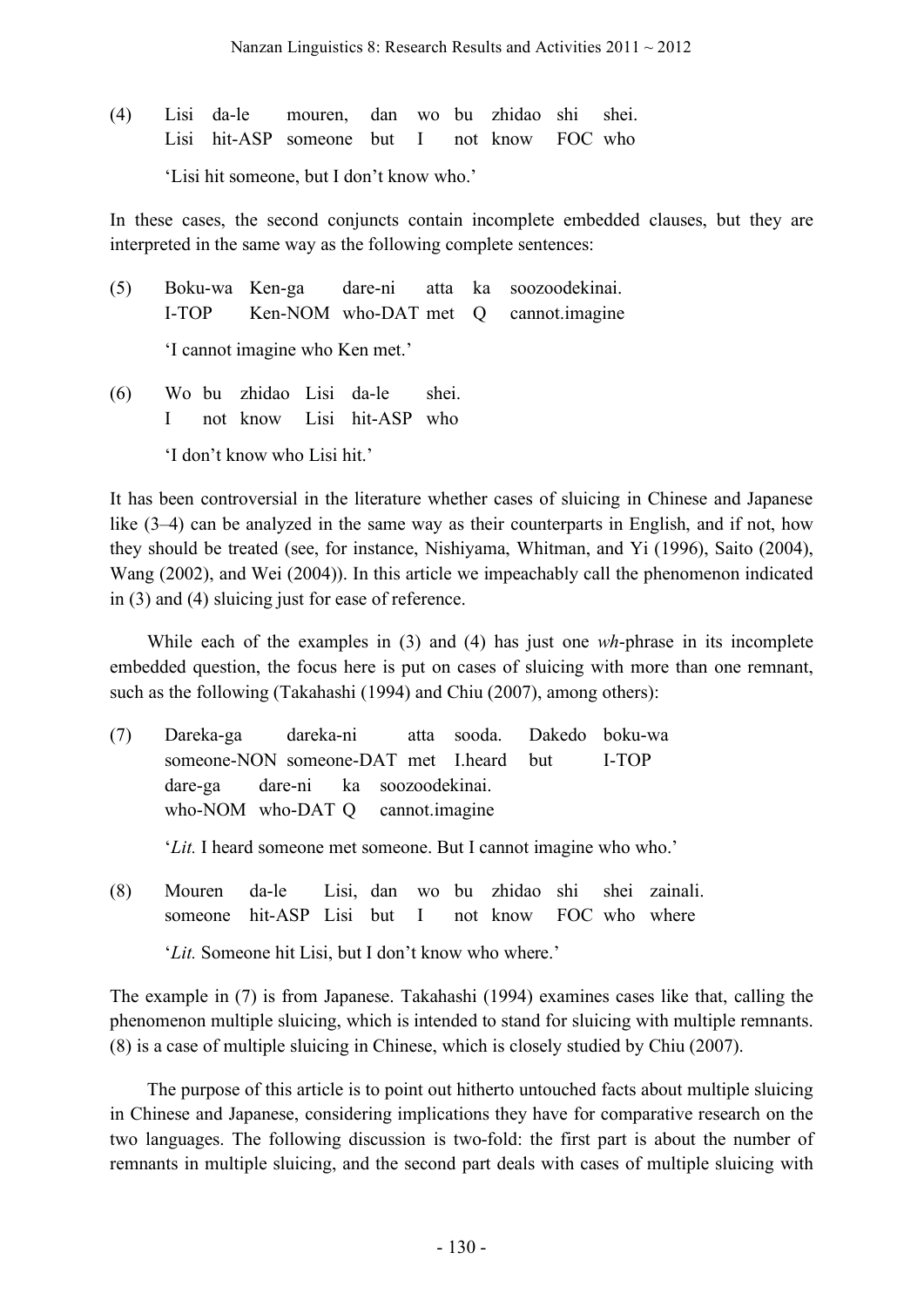what we call heterogeneous remnants, which have a combination of a *wh*-phrase and a non*wh*-phrase as remnants.

## **2. The Number of Remnants**

While the example of multiple sluicing in (7) has two remnants, Takahashi (1994) observes that there can be more remnants in a case of multiple sluicing in Japanese. Consider the following examples:

- (9) Dareka-ga kaikosareta sooda. Dakedo boku-wa dare-ga someone-NOM was.fired I.heard but I-TOP who-NOM itu donna riyuu-de ka soozoodekinai. when what reason-for Q cannot.imagine '*Lit.* I heard someone was fired. But I cannot imagine who when for what reason.'
- (10) Dareka-ga nanika-o kakusita rasii. Boku-wa dare-ga someone-NOM something-ACC hid likely I-TOP who-NOM nani-o doko-ni donna huu-ni ka soozoodekinai. what-ACC where-at what manner-in O cannot.imagine

'*Lit.* It seems someone hid something. I cannot imagine who what where in what way.'

The second sentences in (9) and (10) have three and four remnants, respectively. Both are perfectly acceptable.

Takahashi (1994) uses this fact to contrast Japanese with English, which appears to disallow multiple sluicing. Comparable examples in English such as the following are degraded:

- (11) a. Someone broke {something/someone's iPod}. b. \*I don't remember who {what/whose iPod}.
- (12) a. Someone hit Mary. b. \*I cannot imagine who when for what reason.
- (13) a. John hid something somewhere in his room. b. \*Guess what where in what way for what purpose.

The examples in (11a), (12a), and (13a) serve to antecede the examples in (11b), (12b), and (13b), respectively, all of which contain sluiced embedded questions. (11b), (12b), and (13b) have two, three, and four *wh*-phrase remnants, respectively, and all of them are fairly  $degraded.<sup>2</sup>$ 

<sup>&</sup>lt;sup>2</sup> However, there are some good cases of multiple sluicing in English. Building on an observation made by Bolinger (1978), Nishigauchi (1998) points out the following example: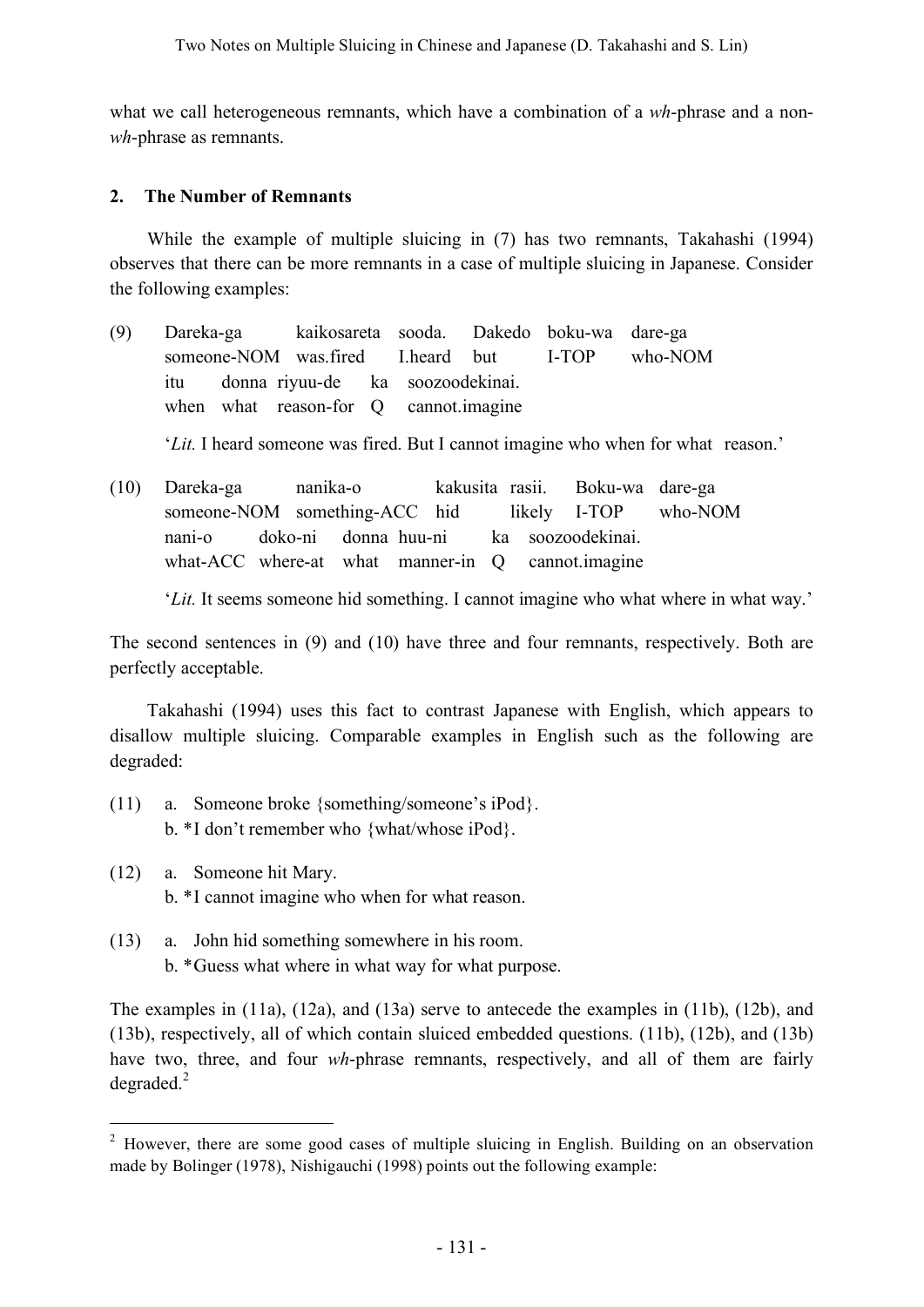Assuming that sluicing in English and its Japanese counterpart both involve *wh*movement to the specifier position of CP (henceforth, Spec-CP) followed by TP-deletion (Ross (1969)), Takahashi (1994) attributes the difference between the two languages noted just above to the absence or presence of a movement operation responsible for formation of complex *wh*-phrases. To illustrate, let us consider the following schematic derivation of a multiply sluiced CP with three remnants in Japanese:

(14) a. 
$$
[_{CP} [_{TP} ... WH_1 ... WH_2 ... WH_3 ... ] C]
$$

1

b. 
$$
\left[ \text{CP} \left[ \text{TP} \dots \text{WH}_1 \dots \left[ \text{WH}_2 \text{WH}_3 \text{WH}_2 \right] \dots t_3 \dots \right] \text{C} \right]
$$

- c.  $[CP [TP ... [WH1 [WH2] WH3 WH2] WH1] ... t_2 ... t_3 ...] C]$  $\uparrow$  |
- d.  $[CP]$   $[\text{WH1}$   $[\text{WH2} \text{ WH3} \text{ WH2}]$   $[\text{WH1}]$   $[C]$   $[\text{TP} \dots t_1 \dots t_2 \dots t_3 \dots]$  C]]  $\uparrow$   $\qquad$  |
- e.  $[CP [WH1 [WH2 WH3 WH2] WH1] [C' \{TP \ldots t_1 \ldots t_2 \ldots t_3 \ldots \} C]]$

Underlyingly the three *wh*-phrases occur inside TP as shown in (14a). In the next step indicated in (14b), the lowest *wh*-phrase adjoins to the intermediate *wh*-phrase by what Takano (2002) calls oblique movement. Then, as shown in (14c), the complex adjoins to the highest *wh*-phrase again by oblique movement. This newly created complex then undergoes *wh*-movement to the Spec-CP ((14d)), followed by TP-deletion ((14e)). The hypothesis that Japanese permits a *wh*-phrase to adjoin to another phrase c-commanding it is proposed by Saito (1994) and elaborated by Sohn (1994) (for supportive arguments, readers are referred to those references). Takahashi (1994) claims that this movement, or oblique movement, is crucially involved in derivation of multiply sluiced clauses. In so doing, Takahashi (1994) hypothesizes that it is an instance of scrambling, an optional adjunction operation responsible for the free word order phenomenon in languages like Japanese (Saito (1985, 1992)). Since English lacks scrambling (that is, English is not a free word order language), it follows that

Anteceded by (ia), (ib) contains an incomplete embedded question, which consists of two *wh*-phrases. Lasnik (2008) suggests that the sluiced clause in (ib) is derived in such a way that while the first *wh*phrase undergoes normal *wh*-movement to the specifier position of CP, the second *wh*-phrase is dislocated out of TP by rightward movement (or extraposition), as shown below:

(ii) they didn't tell me  $\lceil_{\text{CP}}$  which<sub>1</sub>  $\lceil_{\text{C'}} \text{C} \rceil_{\text{TP}}$   $\lceil_{\text{FP}} \rceil_{\text{FP}} + \frac{1}{2}$   $\lceil_{\text{FP}} \rceil_{\text{FP}} + \frac{1}{2}$   $\lceil_{\text{FP}} \rceil_{\text{FP}} + \frac{1}{2}$ 

Here the embedded TP is elided after the two *wh*-phrases evacuate TP as indicated. Lasnik (2008) observes that cases like (ib) are allowed only when their second remnants are eligible for extraposition independently. Being aware of the existence of cases like (ib), we assume, as stated in the text, that English disallows multiple sluicing in general, on the ground that it does not tolerate sluicing with more than two remnants.

<sup>(</sup>i) a. I know that in each instance one of the girls got something from one of the boys. b. **?** But they didn't tell me which from which.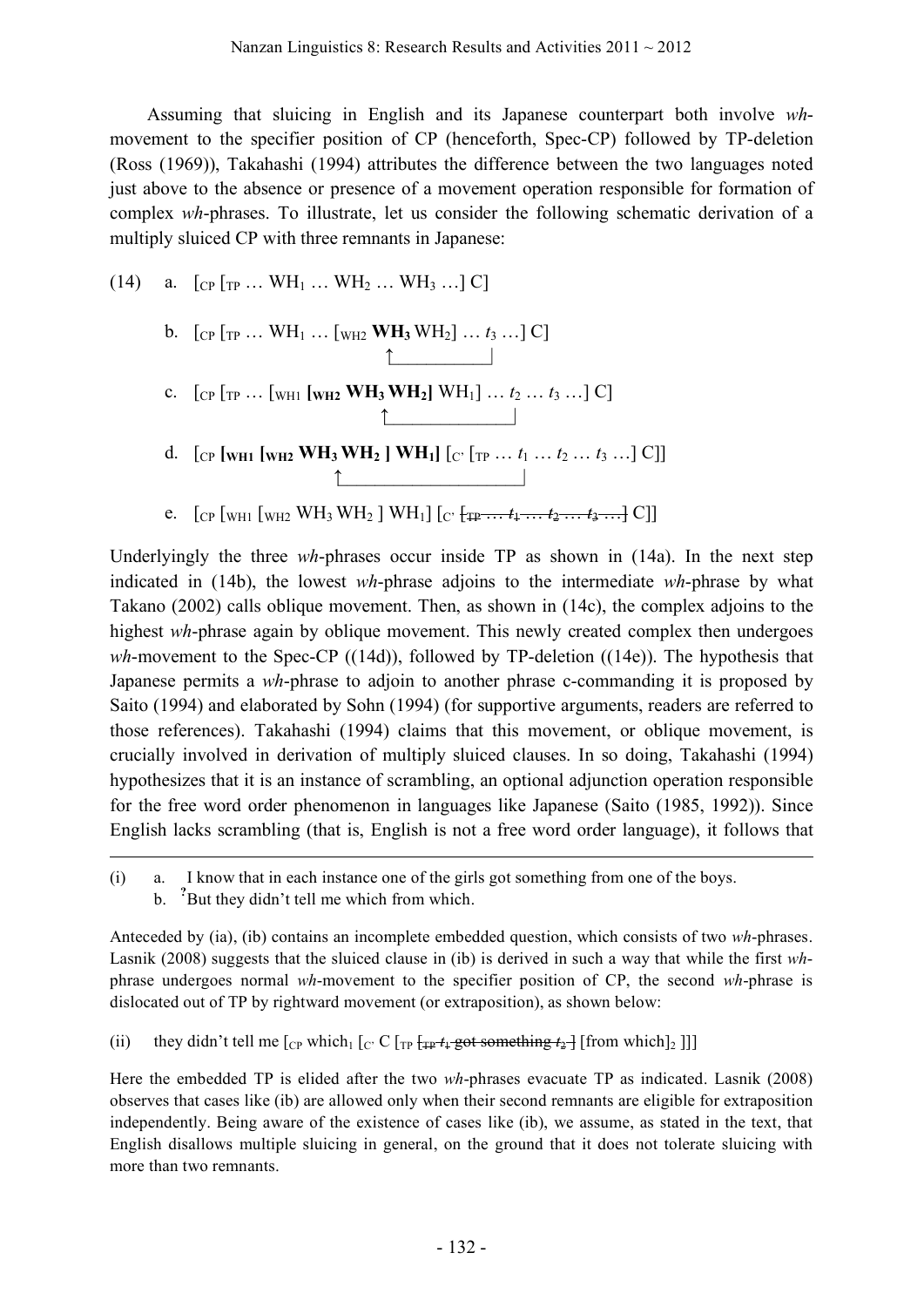the language disallows multiple sluicing.

Several authors argue that Takahashi's (1994) analysis of Japanese sluicing in terms of *wh*-movement followed by TP-deletion is afflicted with some problems. Notably it has difficulty accommodating the optional appearance of the copula verb in sluiced clauses. Thus, the second sentence in (3) can be expressed alternatively as follows:

(15) Dakedo boku-wa dare-ni **da** ka soozoodekinai. But I-TOP who-DAT be Q cannot.imagine 'But I cannot imagine who.'

Here the remnant *wh*-phrase is followed by the copula *da* 'be' and it is unexpected under Takahashi's (1994) analysis because the alleged source of (15) resists the occurrence of the copula. Compare the following examples with (5):

| (16) |       |  |  | a. *Boku-wa [Ken-ga dare-ni atta da ka] soozoodekinai. |
|------|-------|--|--|--------------------------------------------------------|
|      | L-TOP |  |  | Ken-NOM who-DAT met be Q cannot imagine                |
|      |       |  |  |                                                        |
|      |       |  |  | b. *Boku-wa [Ken-ga dare-ni da atta ka] soozoodekinai. |
|      | L-TOP |  |  | Ken-NOM who-DAT be met Q cannot imagine                |

In (16), the copula is placed either after or in front of the verb in the embedded clause: neither (16a) nor (16b) is possible. The fact that the copula optionally occurs in sluiced clauses in Japanese leads researchers like Kuwabara (1996), Nishiyama, Whitman, and Yi (1996), and Saito (2004) to propose an alternative analysis according to which sluiced sentences are derived from the corresponding cleft constructions in Japanese. The cleft analysis postulates that the source of the sluiced sentences in (3) and (15) has the following form:

(17) Boku-wa [[Ken-ga atta no]-ga dare-ni **da** ka] I-TOP Ken-NOM met that-NOM who-DAT be Q soozoodekinai. cannot.imagine

'I cannot imagine who it was that Ken met.'

The embedded clause here is a cleft construction (see Hoji (1989) for general discussions about the cleft construction in Japanese): it has a clausal subject expressing the presupposition, which is followed by the focused *wh*-phrase, which in turn is followed by the copula. It is independently assumed that Japanese allows ellipsis of arguments such as subjects and objects (Oku (1998), Saito (2007), Takahashi (2008), and so on). If the embedded clausal subject is elided in (17), Saito (2004) argues, it yields (15). Also, for some unclear reason, the copula can optionally be omitted in embedded clauses in Japanese. Thus, besides (17), we may have the following form: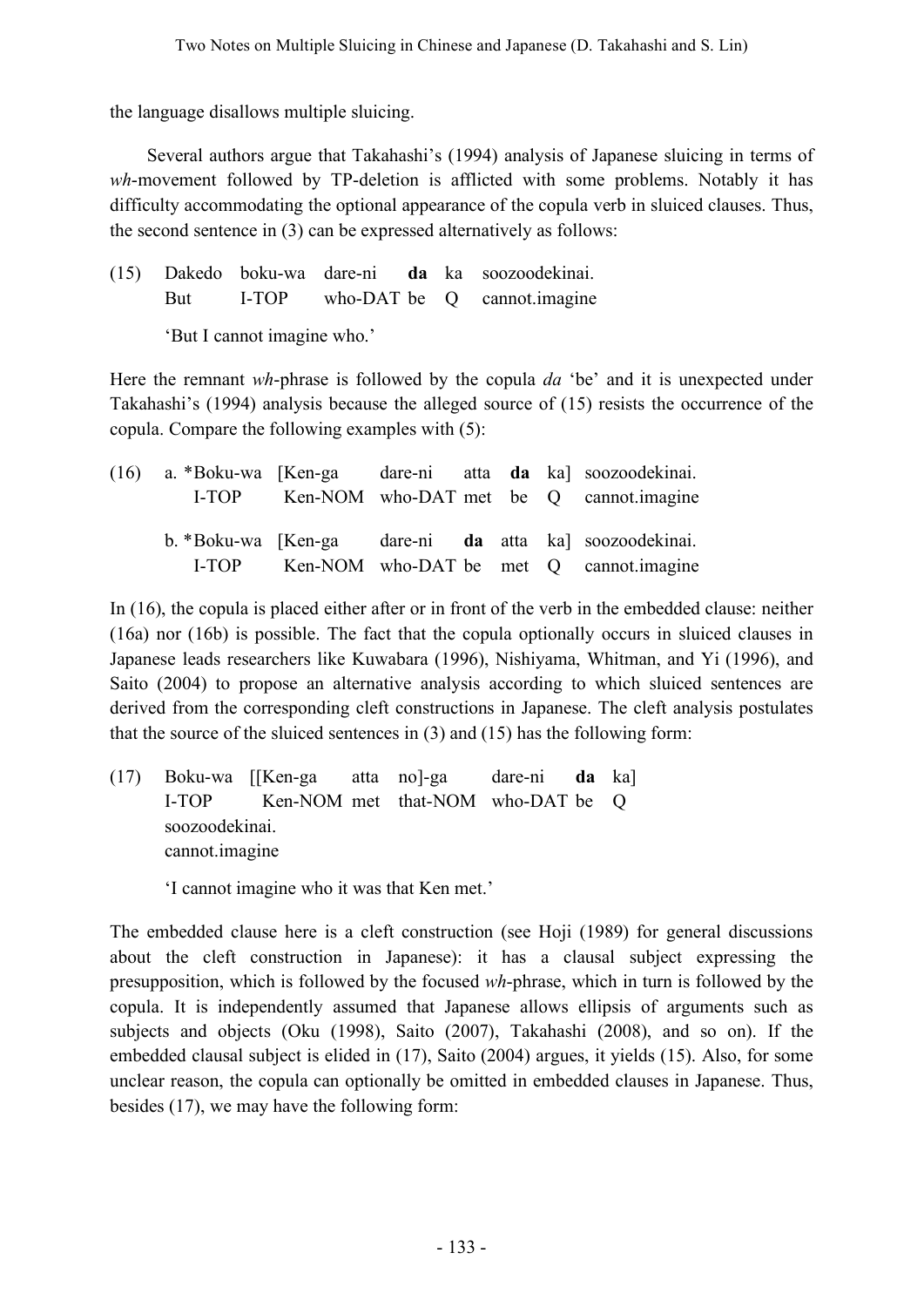|       | (18) Boku-wa [[Ken-ga        | atta no]-ga | dare-ni |  | ka] soozoodekinai. |
|-------|------------------------------|-------------|---------|--|--------------------|
| L-TOP | Ken-NOM met that-NOM who-DAT |             |         |  | Q cannot imagine   |

Elision of the embedded subject in (18) gives rise to the "sluiced" sentence in (3). Since the cleft analysis can accommodate the optional appearance of the copula in Japanese sluicing and dispense with the assumption that Japanese, a *wh*-in-situ language, has overt *wh*movement as well as TP-deletion, it has gained popularity among experts on the topic.

Given that the cleft analysis has become standard, a question arises as to how it accounts for multiple sluicing. In fact, Kuwabara (1996) argues that it can accommodate the occurrence of multiple remnants fairly easily. He observes that the Japanese cleft construction allows multiple foci, as shown below:

(19) a. Boku-wa [*[kaikosareta no]-wa* dare-ga itu donna riyuu-de I-TOP was.fired that-TOP who-NOM when what reason-for (da) ka] soozoodekinai. be Q cannot.imagine

'*Lit.* I cannot imagine who when for what reason it was that was fired.'

b. Boku-wa [*[kakusita no]-wa* dare-ga nani-o doko-ni donna I-TOP **hid** that-TOP who-NOM what-ACC where-at what huu-ni (da) ka] soozoodekinai. manner-in be Q cannot.imagine

'*Lit.* I cannot imagine who what where in what way it was that hid.'

These examples should be compared with (9) and (10). If the embedded clausal subjects (the italicized parts) are elided and the copula is optionally omitted, (19a–b) result in (9) and (10), respectively.

In fact, Takano (2002) argues that oblique movement is responsible for multiple foci. For the purpose of illustration, let us assume Hiraiwa and Ishihara's (2002) analysis of the cleft construction in Japanese in terms of remnant movement. <sup>3</sup> For example, the cleft sentence in (20) is derived as in (21).

(20) [Ken-ga atta no]-wa Yumi-ni da. Ken-NOM met that-TOP Yumi-DAT be

'It was Yumi that Ken met.'

 $3$  Actually, Takano (2002) adopts a slightly different analysis of the cleft construction, but the choice between the analysis in the text and Takano's does not affect our main concern here. Also, though Hiraiwa and Ishihara (2002) assume that the landing site of the presuppositional CP is the specifier position of Topic Phrase, we assume mainly for expository purposes that it is the specifier position of TP (see (21c)).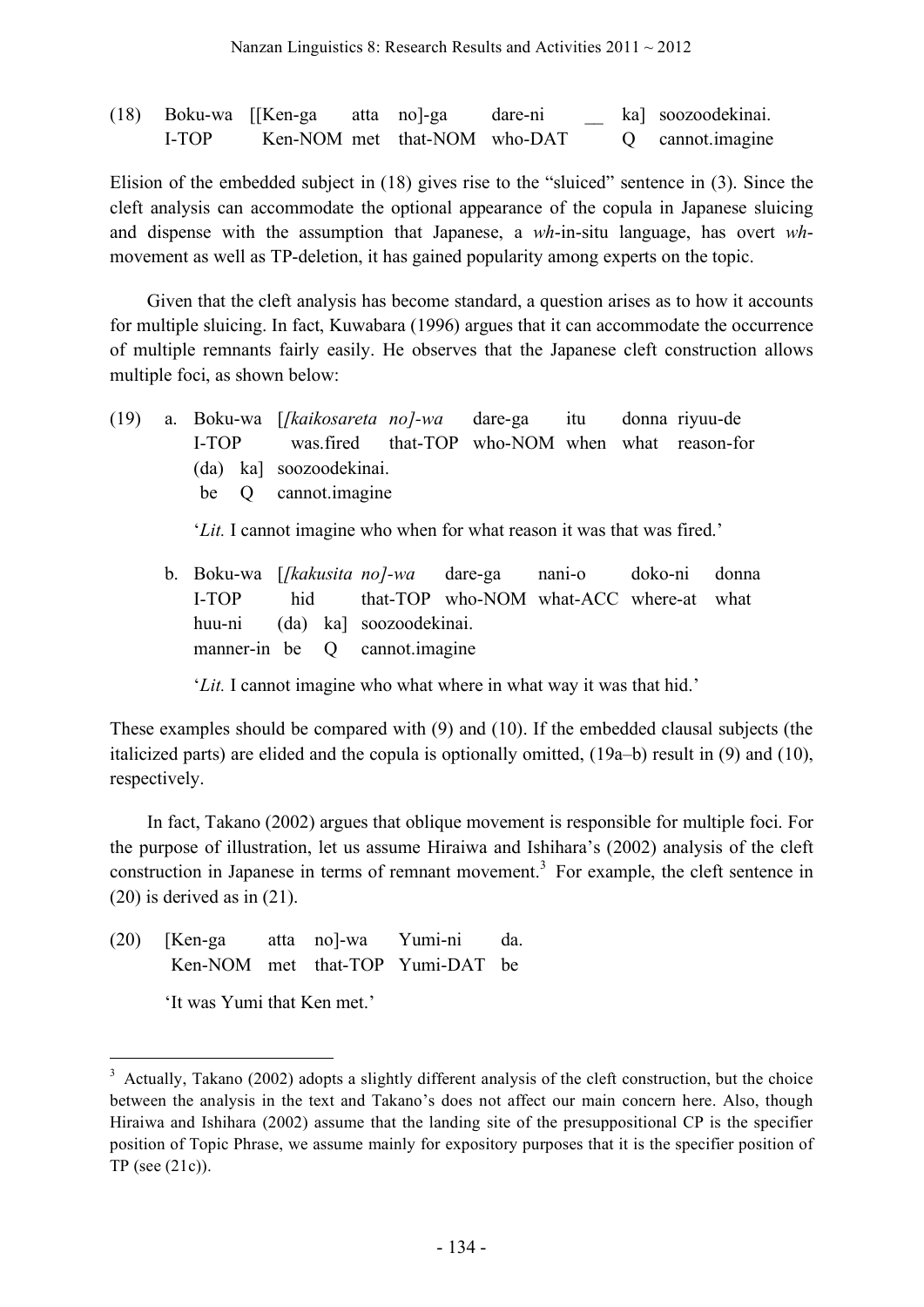(21) a.  $\lceil$  [CP  $\lceil$  [TP Ken-ga Yumi-ni atta] no] da

- b.  $\left[\begin{array}{cc} F_{\text{ocP}} \ \mathbf{Y} \end{array}\right]$  **T**<sub>1</sub> $\left[\begin{array}{cc} C_{\text{P}} \ t_1 \end{array}\right]$   $\left[\begin{array}{cc} T_{\text{P}} \ \mathbf{K} \end{array}\right]$  **E**<sub>1</sub> $\alpha$  atta] no] da] ↑\_\_\_\_\_\_\_\_|↑\_\_\_\_\_\_\_\_\_\_\_|
- c.  $[\text{TP} [\text{CP} t_1'] \text{TP} \text{Ken-ga } t_1 \text{ atta}] \text{ no}]\text{-wa } [\text{FOCP} \text{Yumi-ni} \text{1 } t_{\text{CP}} \text{ da}]]$ ↑\_\_\_\_\_\_\_\_\_\_\_\_\_\_\_\_\_\_\_\_\_\_\_\_\_\_|

Underlyingly, the focused phrase *Yumi-ni* 'Yumi-DAT' occurs in the object position of the associated verb as in (21a), where the CP headed by *no* 'that' is the complement of the copula *da*, which is taken to be a focus head. In the next step depicted in (21b), the focused element undergoes movement to the specifier position of Focus Phrase (or just the Spec-FocP) via the Spec-CP. At the final stage in (21c), the CP is moved to the Spec-TP. Examples with multiple foci are then derived in the following fashion (X and Y are supposed to be focused elements):

(22) a.  $[CP [TP ... X ... Y ...]$  no da

- b. [CP [TP … [X **Y** X] … *t*<sup>Y</sup> …] no] da  $\uparrow$  |
- c. [FocP **[X Y X]** [CP *t*X′ [TP … *t*<sup>X</sup> … *t*<sup>Y</sup> …] no] da] ↑\_\_\_\_\_\_\_|↑\_\_\_\_\_\_\_\_|
- d.  $[\text{TP} [\text{CP} \text{tx}^{\prime} \text{ [TP} \dots \text{tx} \dots \text{tx} \dots] \text{no]}-\text{wa} [\text{FocP} \text{ [X} \text{ Y} \text{ X}] \text{tcP da}]]$  $\uparrow$

In the underlying representation in (22a), two focused elements, X and Y, occur in the CP headed by *no*. In the second step in (22b), the lower focused phrase Y adjoins to the higher phrase X by oblique movement, forming a complex focused phrase. In the third step in (22c), the complex undergoes movement to the Spec-FocP successive-cyclically. And finally in (22d), the remnant CP moves to the Spec-TP. Suppose that X and Y are *wh*-phrases and that the CP is elided in (22d), and we have a multiply sluiced clause.

To recapitulate the point above, whether Japanese sluicing is to be analyzed in terms of *wh*-movement plus TP-deletion or in terms of the cleft construction, the possibility of multiple sluicing depends on the availability of oblique movement, which is taken to be an instance of scrambling by Takahashi (1994). Bearing this in mind, let us turn our attention to Chinese. Chiu (2007) observes that it allows multiple sluicing, though unfortunately he only considers examples with two remnants. Although we suppose that he intends to mean that Chinese allows sluicing with two or more *wh*-phrases, we take on the task of examining whether it actually allows more than two remnants. The following are relevant examples:

(23) a. Mouren da-le Lisi, someone hit-ASP Lisi 'Someone hit Lisi,'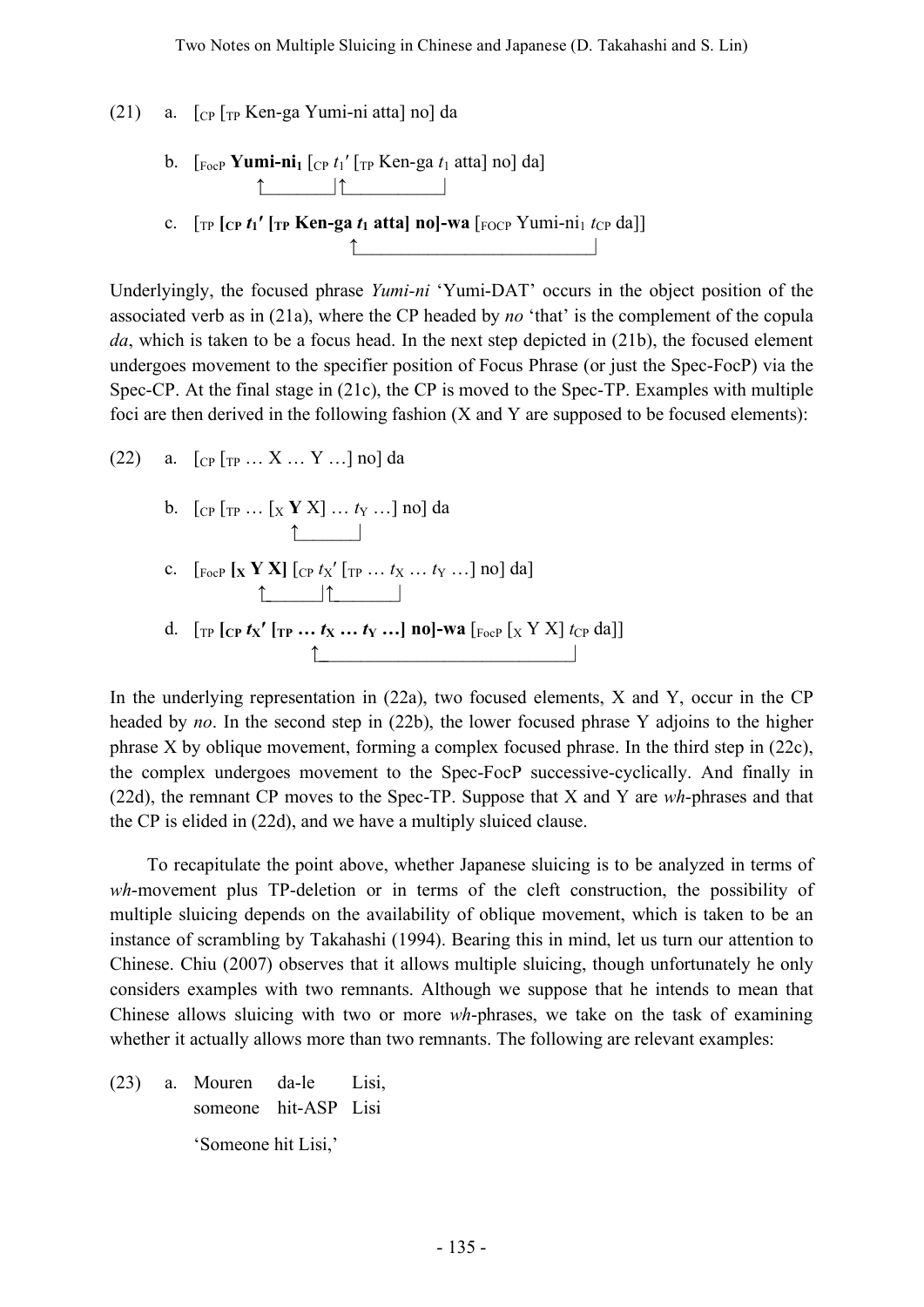- b. dan wo bu zhidao shi shei shenmeshihou zainali. but I not know FOC who when where '*Lit.* but I don't know who when where.'
- c. dan wo bu zhidao shi shei shenmeshihou zainali yong shenme but I not know FOC who when where in what fangshi. way

'*Lit.* but I don't know who when where in what way.'

- (24) a. Zhangsan mai-le moge-dongxi, Zhangsan buy-ASP something 'Zhangsan bought something,'
	- b. dan wo bu zhidao shi shenme zainali yinwei shenme yuanyin. but I not know FOC what where for what reason '*Lit.* but I don't know what where for what reason.'
	- c. dan wo bu zhidao shi shenme shenmeshihou zainali yinwei but I not know FOC what when where for shenme yuanyin. what reason

'*Lit.* but I don't know what when where for what reason.'

The sentence in (23a) serves as the antecedent for (23b–c). While (23b) has three *wh*-phrases as remnants, (24c) has four. Both are quite acceptable. In a similar fashion, anteceded by (24a), (24b–c) contain sluiced embedded clauses with three and four remnants, respectively, and both are acceptable. These indicate that multiple sluicing with more than two remnants is indeed possible in Chinese, just as in Japanese. What implications does it have for the general theory of multiple sluicing?

Considering data in Japanese, Takahashi (1994) argues that the availability of scrambling should be responsible for the possibility of multiple sluicing. The observation above about Chinese plainly indicates that Takahashi's (1994) hypothesis does not hold for the language, because it is not a free word order language and hence lacks scrambling. The absence of scrambling in Chinese can be shown by a cursory look at the following data:

(25) a. Zhangsan song Lisi yi-ben shu. Zhangsan send Lisi one-CL book 'Zhangsan sent Lisi a book.'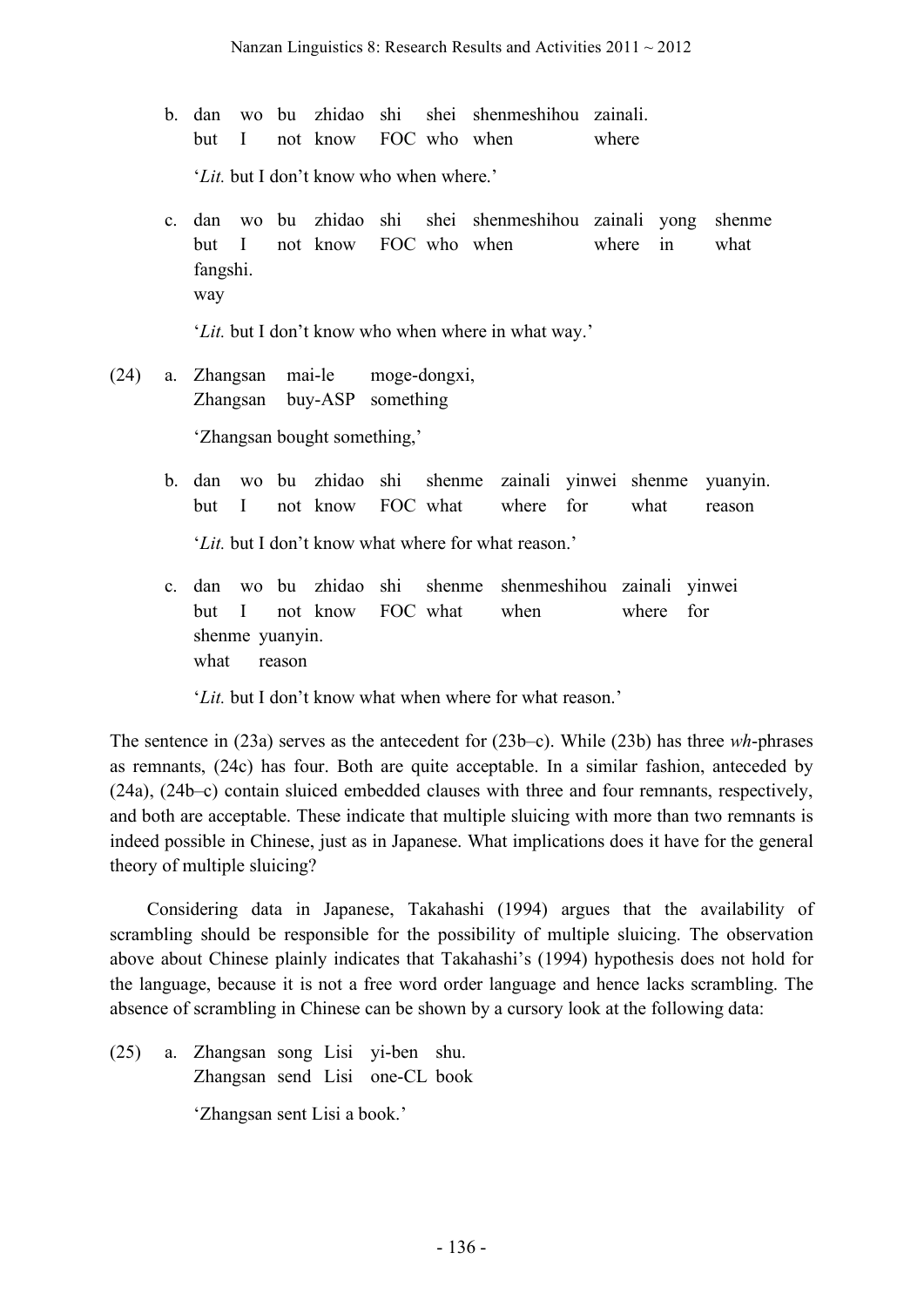b. \*Zhangsan song yi-ben shu Lisi. Zhangsan send one-CL book Lisi c. \*Zhangsan Lisi yi-ben shu song. Zhangsan Lisi one-CL book send d. \*Lisi yi-ben shu Zhangsan song. Lisi one-CL book Zhangsan send

The example in (25a) is a double object construction. We cannot permute the order of the two objects ((25b)), nor can we place the two objects between the subject and the verb ((25c)) or in front of the subject ((25d)).

How can we proceed with the fact that multiple sluicing is available both in Japanese and in Chinese? One possibility is to stick to the idea that oblique movement is responsible for the formation of a cluster of *wh*-phrase remnants in both languages while giving up Takahashi's (1994) assumption that it is an instance of scrambling. Attributing it to Kim (1998), Takano (2002) considers the hypothesis that oblique movement is focus-related: simply put, oblique movement involves movement of one focused phrase to another (probably by adjunction). Given that focus-related movement is available in both languages, it allows both of them to have oblique movement.<sup>4</sup> A potential problem with this approach is that we may lose explanation for the absence of oblique movement in English (if it were present, English would allow multiple sluicing). Obviously there are phenomena involving focus in English (for instance, the cleft construction). If oblique movement were focus-related, we would expect it to be available in English as well, yielding multiple sluicing.

Another possibility to pursue is to treat multiple sluicing in Chinese and Japanese

- (i) a. Zhangsan da-le Lisi. Zhangsan hit-ASP Lisi 'Zhangsan hit Lisi.'
	- b. Shi Zhangsan da-le Lisi. FOC Zhangsan hit-ASP Lisi 'It was Zhangsan that hit Lisi.'
	- c. **?** Lisi Zhangsan da-le. FOC Lisi Zhangsan hit-ASP 'It was Lisi that Zhangsan hit.'

The cleft sentences in (ib–c) are constructed on the basis of the simple sentence in (ia): the subject and the object are focused in (ib–c), respectively, as indicated by the attachment of the focus marker *shi*.

<sup>&</sup>lt;sup>4</sup> As noted above in the text, Japanese has the cleft construction, which is clearly focus-related and exhibits properties of movement (Hoji (1989)). Chinese also possesses the cleft construction, as exemplified below: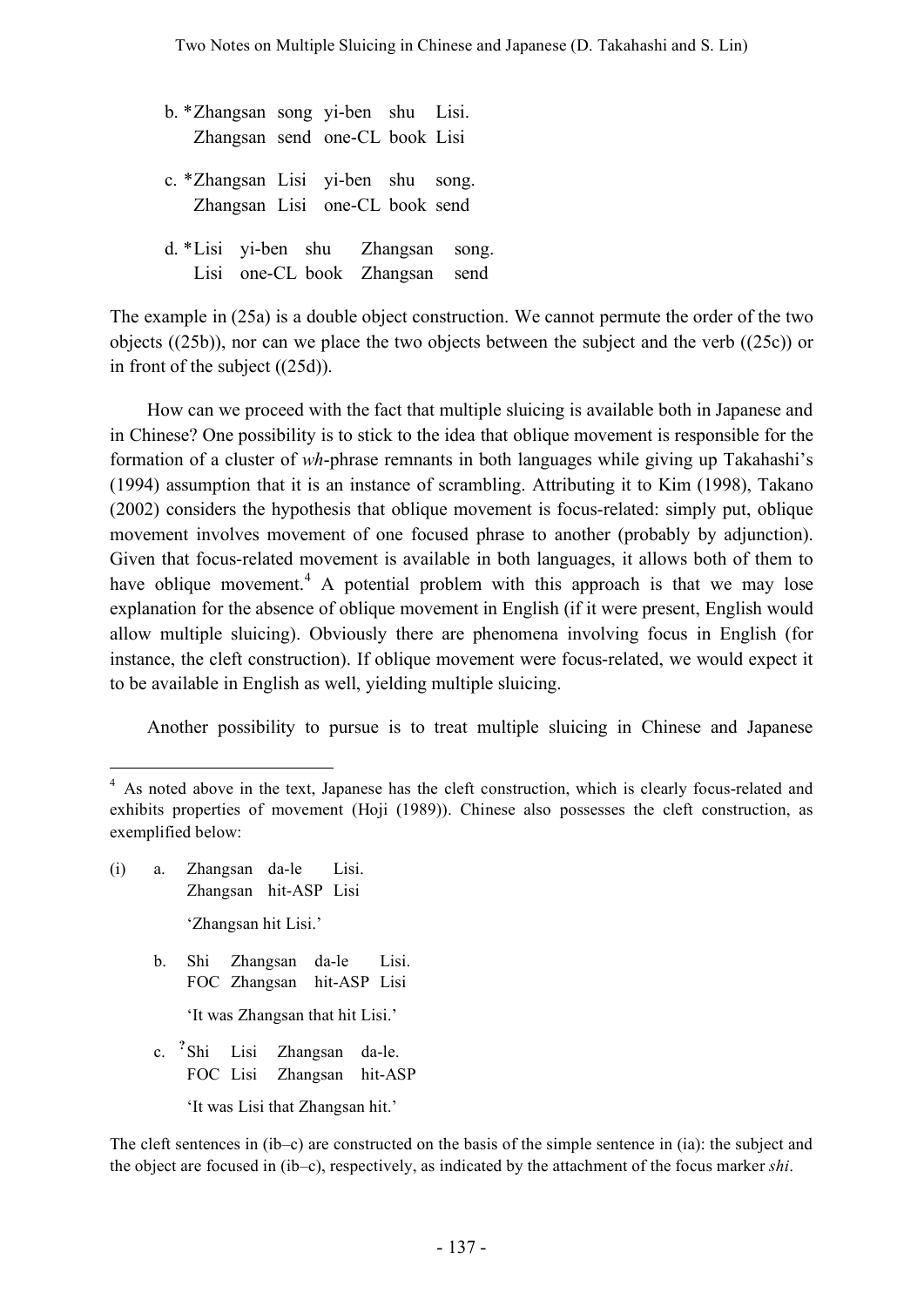differently: for example, to maintain the analysis of Japanese multiple sluicing in terms of oblique movement as an instance of scrambling while providing a different analysis for the Chinese counterpart. Though this may be workable, it could not offer a unified explanation for the two cases of multiple sluicing, which do exhibit some similarities, such as the clausemate effect noted by Chiu (2007) and Takahashi (1994).

Kuwabara (1996) provides an alternative analysis for multiple sluicing in Japanese that does not involve oblique movement (see also Koizumi (2000)). Head movement and remnant movement are crucial ingredients of his analysis. Let us illustrate the gist of his analysis with the following schematic derivation of a multiply sluiced clause with a subject, an adjunct, and an object remnant:

- (26) a.  $\lceil$  CP  $\lceil$  TP WH<sub>SUB</sub>  $\lceil$  VP WH<sub>ADJ</sub> WH<sub>OB</sub> V] T] no] da
	- b.  $\left[\begin{array}{cc} \cosh \sqrt{\frac{1}{T}} & \cosh \sqrt{\frac{1}{T}} & \cosh \sqrt{\frac{1}{T}} \end{array}\right]$   $\left[\begin{array}{cc} \cosh \sqrt{\frac{1}{T}} & \cosh \sqrt{\frac{1}{T}} & \cosh \sqrt{\frac{1}{T}} \end{array}\right]$   $\left[\begin{array}{cc} \cosh \sqrt{\frac{1}{T}} & \cosh \sqrt{\frac{1}{T}} & \cosh \sqrt{\frac{1}{T}} \end{array}\right]$ |\_\_\_↑|\_\_\_\_\_\_\_↑
	- c.  $\left[\frac{\text{FocP}}{\text{FocP}}\right]$   $\left[\frac{\text{VP}}{\text{F}}\right]$   $\left[\frac{\text{VP}}{\text{F}}\right]$   $\left[\frac{\text{VP}}{\text{F}}\right]$   $\left[\frac{\text{FocP}}{\text{F}}\right]$  $\left[\frac{\text{VP}}{\text{F}}\right]$   $\left[\frac{\text{VP}}{\text{F}}\right]$  $\uparrow$
	- d.  $[\text{TP} [\text{CP } t_{\text{TP}} \text{[C} \text{[T} \text{V} \text{T} \text{] } \text{no}]]$ -wa $[\text{FocP} [\text{TP } \text{WH}_{\text{SUB}} \text{[VP } \text{WH}_{\text{ADJ}} \text{WH}_{\text{OB}} \text{[V]} \text{[T} \text{]} \text{[Cp} \text{da}]]$ ↑\_\_\_\_\_\_\_\_\_\_\_\_\_\_\_\_\_\_\_\_\_\_\_\_\_\_\_\_\_\_\_\_\_\_\_\_\_\_\_\_\_\_\_\_\_|
	- e.  $[\text{CP [TP} \text{ [CP} \text{ [TP} \text{ [CP} \text{ [TP} \text{ [CP} \text{ [TP} \text{ [CP} \text{ [CP} \text{ [CP} \text{ [CP} \text{ [CP} \text{ [CP} \text{ [CP} \text{ [CP} \text{ [CP} \text{ [CP} \text{ [CP} \text{ [CP} \text{ [CP} \text{ [CP} \text{ [CP} \text{ [CP} \text{ [CP} \text{ [CP} \text{ [CP} \text{ [CP} \text{ [CP} \text{ [CP} \text{ [CP} \text{ [CP} \text{ [CP} \text{ [CP} \text{ [CP} \text{ [CP} \text{ [CP}$ ka]

Kuwabara (1996) assumes that Japanese sluicing is derived from the cleft construction, and thus we illustrate his analysis with Hiraiwa and Ishihara's (2002) theory (see (20) and (21) above). In the underlying representation in (26a), three *wh*-phrases appear in the CP headed by *no* 'that,' which is selected by *da* 'be.' In the next step in (26b), the verb inside the CP undergoes head movement to C via T. In (26c), focus movement applies to the remnant TP, locating it in the SPEC-FocP. Note that the affected TP contains the three *wh*-phrases, each of which does not undergo movement by itself: they are dislocated as a result of movement of the TP containing them. The subsequent step in (26d) involves remnant movement of the CP headed by *no* to the Spec-TP. In (26e), the TP is merged with the interrogative complementizer; if ellipsis applies to the presuppositional CP, as indicated by the strikethrough, the representation of multiple sluicing is obtained.

Since this analysis does not assume oblique movement, it should in principle be applicable to Chinese. A potential obstacle may be that in order to deal with a cluster of remnants including a subject *wh*-phrase, which is arguably in the Spec-TP, TP must be subject to remnant movement as shown in (26c), which necessitates verb movement to C as indicated in (26b). This is unlikely, however, since verbs usually do not occur above subjects in Chinese. Consider the following examples: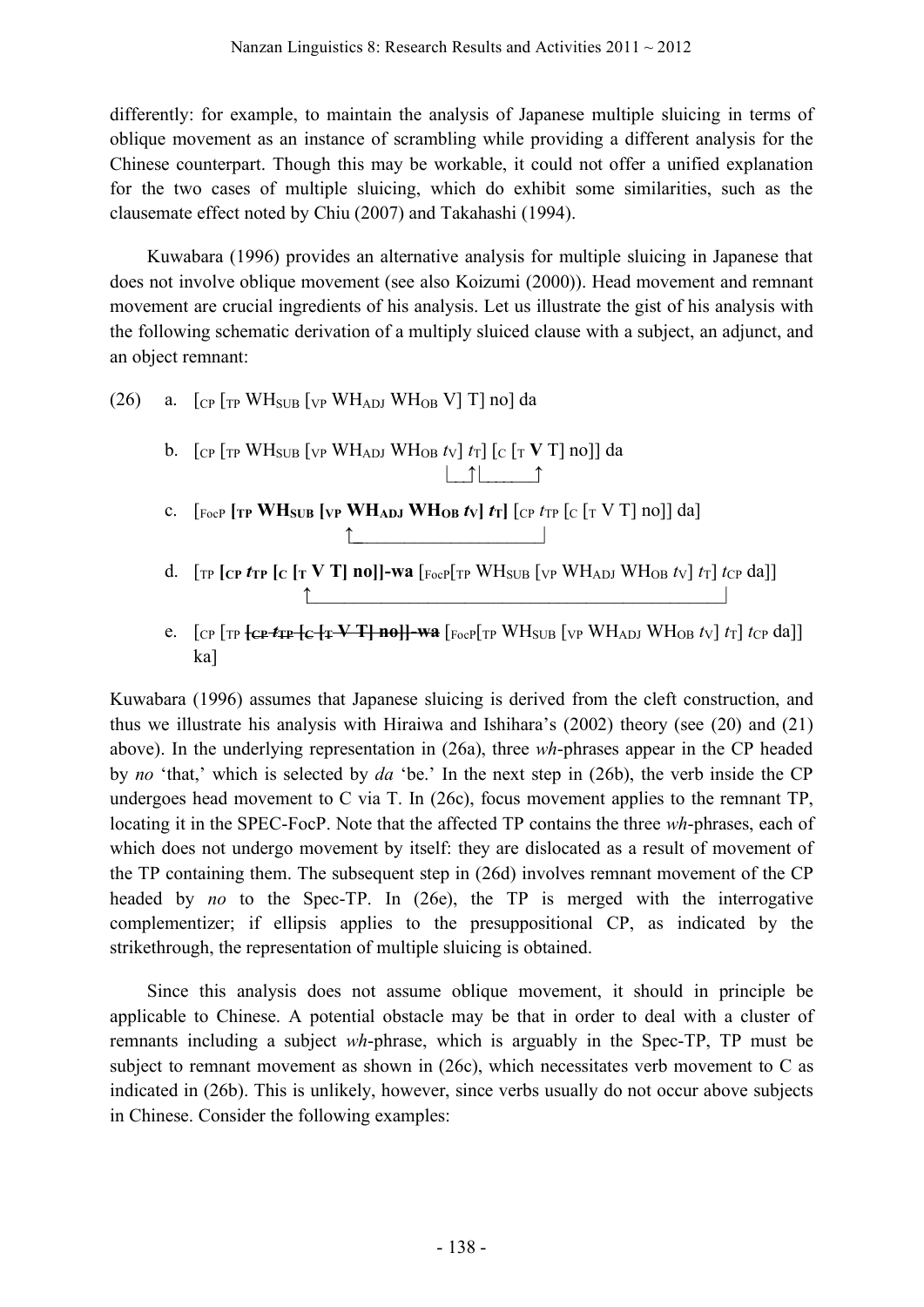- (27) a. Zhangsan da-le Lisi. Zhangsan hit-ASP Lisi 'Zhangsan hit Lisi.' b. \*Da-le Zhangsan Lisi.
	- hit-ASP Zhangsan Lisi

Verbs usually appear in the position following subjects, as in (27a). If V-to-C movement were available, cases like (27b) would be obtained. Since the configuration depicted in (27b) is generally impossible, it is unlikely that Chinese allows verb movement to C. Therefore, it is difficult to apply Kuwabara's (1996) idea to multiple sluicing in Chinese (see also Takano (2002) for arguments against Kuwabara's (1996) analysis).

These considerations show that it is not an easy task to account for multiple sluicing in Chinese and Japanese in a uniform fashion. Although we have to leave it to future research to propose our own analysis, we end this section by pointing out that the so-called pseudo-cleft construction in Chinese exhibits patterns similar to, and hence can be considered as a viable source of, multiple sluicing in the language (see also Chiu, Fujii, and Sugawa (2008) and the references therein for related discussions). First, the pseudo-cleft construction in Chinese is illustrated below, where RM stands for the relativization marker:

- (28) a. Zhangsan da-le Lisi. Zhangsan hit-ASP Lisi 'Zhangsan hit Lisi.'
	- b. [[Zhangsan da-le] de] shi Lisi. Zhangsan hit-ASP RM be Lisi

'*Lit.* That Zhangsan hit was Lisi.'

- c. [[Da-le Lisi] de] shi Zhangsan. hit-ASP Lisi RM be Zhangsan
	- 'Lit. That hit Lisi was Zhangsan.'

Building on the simple sentence in (28a), we may form pseudo-cleft sentences as in (28b–c), where the subjects are free relative clauses followed by the copula and the pivots (or foci). Note that if the relative clause subjects are elided in (28b–c), sluicing-like structures are obtained. The pseudo-cleft construction is dismissed, however, as a general source of sluiced clauses in Chinese in the literature because it is difficult to derive sluiced clauses with non-NP remnants from theis pseudo-cleft counterparts. Categories other than NP may appear as remnants in sluicing, but crucially they cannot be pivots in pseudo-clefts (see the references above).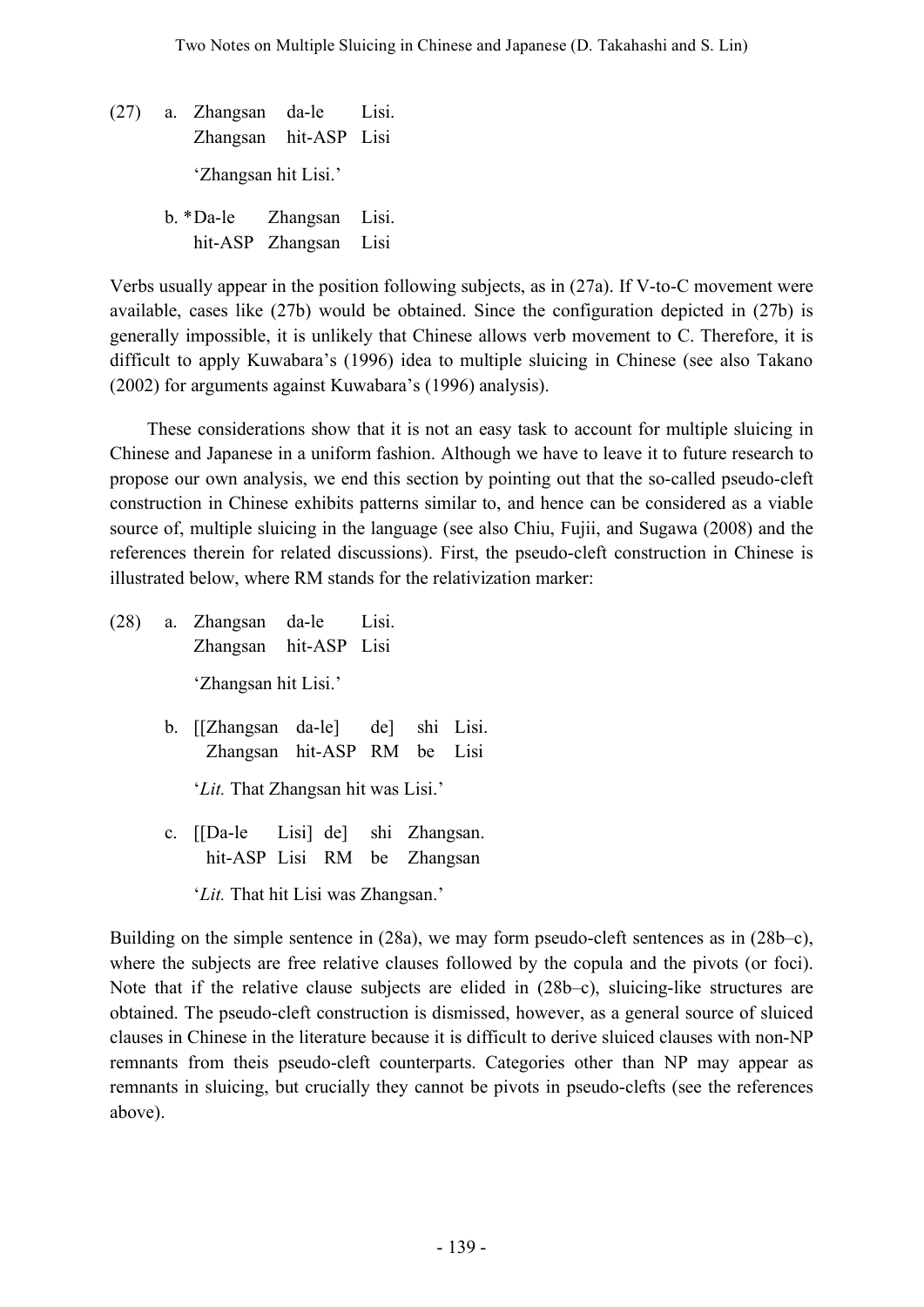- (29) a. Zhangsan da-le Lisi, dan wo bu zhidao shi zainali. Zhangsan hit-ASP Lisi but I not know FOC where 'Zhangsan hit Lisi, but I don't know where.'
	- b. \*Zhangsan da-le Lisi de shi {zai Xiantai. / zainali?} Zhangsan hit-ASP Lisi RM be in Sendai where '*Lit.* That Zhangsan hit Lisi was in Sendai./where?'

What is noteworthy, however, is that non-NP pivots are in fact permissible if they are preceded by NP pivots, as shown below:

- (30) a. Da-le Lisi de shi Zhangsan zai Xiantai. hit-ASP Lisi RM be Zhangsan in Sendai '*Lit.* That hit Lisi was Zhangsan in Sendai.'
	- b. Da-le Lisi de shi shei shenmeshihou zainali yinwei shenme hit-ASP Lisi RM be who when where for what yuanyin? reason

'*Lit.* That hit Lisi was who when where for what reason?'

In particular, (30b) contains four *wh*-phrases as pivots. Further, Chiu (2007) notes that multiple sluicing with two NP remnants is impossible in Chinese, as shown in (31a). Likewise, pseudo-clefts with two NP pivots are degraded, as in (31b–c).

(31) a. \*Mouren mai-le mogedongxi, dan wo bu zhidao shi shei someone buy-ASP something but I not know FOC who shenme. what

'*Lit.* Someone bought something, but I don't know who what.'

- b. \*Mai-le de shi shei shenme? buy-ASP RM be who what '*Lit.* That bought was who what?'
- c. \*Da-le de shi Zhangsan Lisi. hit-ASP RM be Zhangsan Lisi

'*Lit.* That hit was Zhangsan Lisi.'

As far as multiple sluicing in Chinese is concerned, therefore, the pseudo-cleft construction seems to be a strong candidate for the source.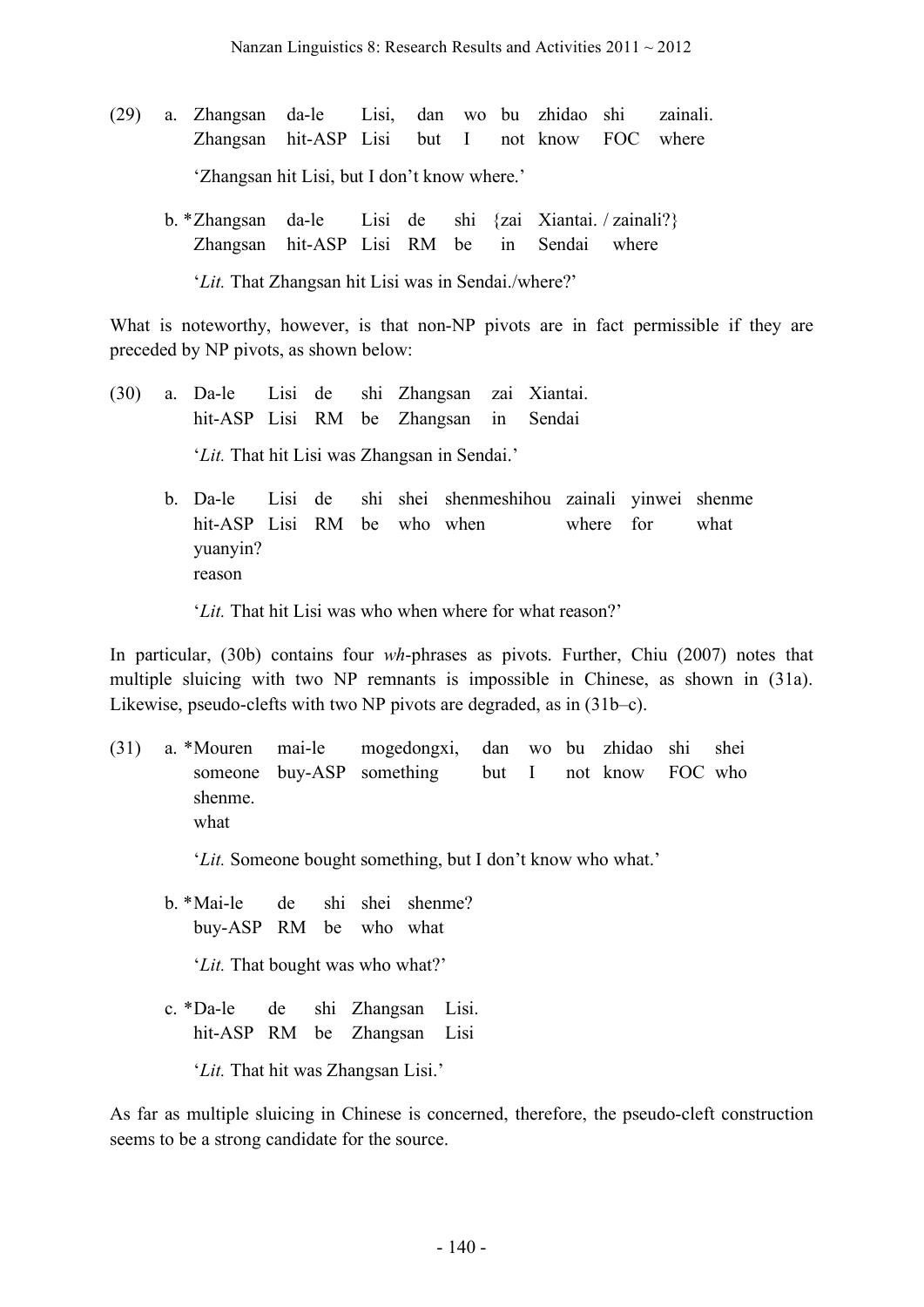### **3. Heterogeneous Remnants**

The topic we will consider in this section pertains to multiple sluicing with different kinds of remnants in Chinese and Japanese. We will make some novel observations, pointing out implications they have on the analyses of sluicing in those languages.

Let us start with some preliminary observations. First of all, a number of authors including Chiu, Fujii, and Sugawa (2008), Kuwabara (1996), and so on observe that non-*wh*phrases can serve as remnants in Japanese sluicing. The following is a typical example:

(32) a. Ken-wa [CP Gaga-ga Kyoto-ni kuru to] itta. Ken-TOP Gaga-NOM Kyoto-to come that said 'Ken said that Gaga will come to Kyoto.' b. Takuya-wa  $\lceil$ <sub>CP</sub> Sendai-ni to itta. Takuya-TOP Sendai-to that said '*Lit.* Takuya said that to Sendai.'

Anteceded by (32a), (32b) contains a truncated embedded clause, which consists of the non*wh*-remnant *Sendai-ni* 'to Sendai' and the complementizer *to* 'that.' Though we do not go into details, the possibility of cases like this in Japanese vis-à-vis their absence in English leads the authors mentioned above to argue that Japanese sluicing should be treated differently from its English counterpart.

Chiu, Fujii, and Sugawa (2008) point out a similar phenomenon in Chinese. The example below is cited from the article:

- (33) a. Zhang laoshi renwei Lisi zai tushuguan du yuyanxue, Zhang teacher thinks Lisi at library study linguistics 'Prof. Zhang thinks that Lisi is studying linguistics at the library,'
	- b. dan Lin laoshi renwei shi zai kafeiting but Lin teacher think FOC at coffee.shop
		- '*Lit.* but Prof. Lin thinks that at the coffee shop.'

The sentence in (33a) serves as the antecedent for (33b), where the embedded clause only contains the non-*wh*-phrase PP accompanied by the focus marker.

Further, Kuwabara (1996) observes that Japanese allows multiple sluicing with a combination of a *wh*-phrase remnant and a non-*wh*-phrase remnant. Consider the following example: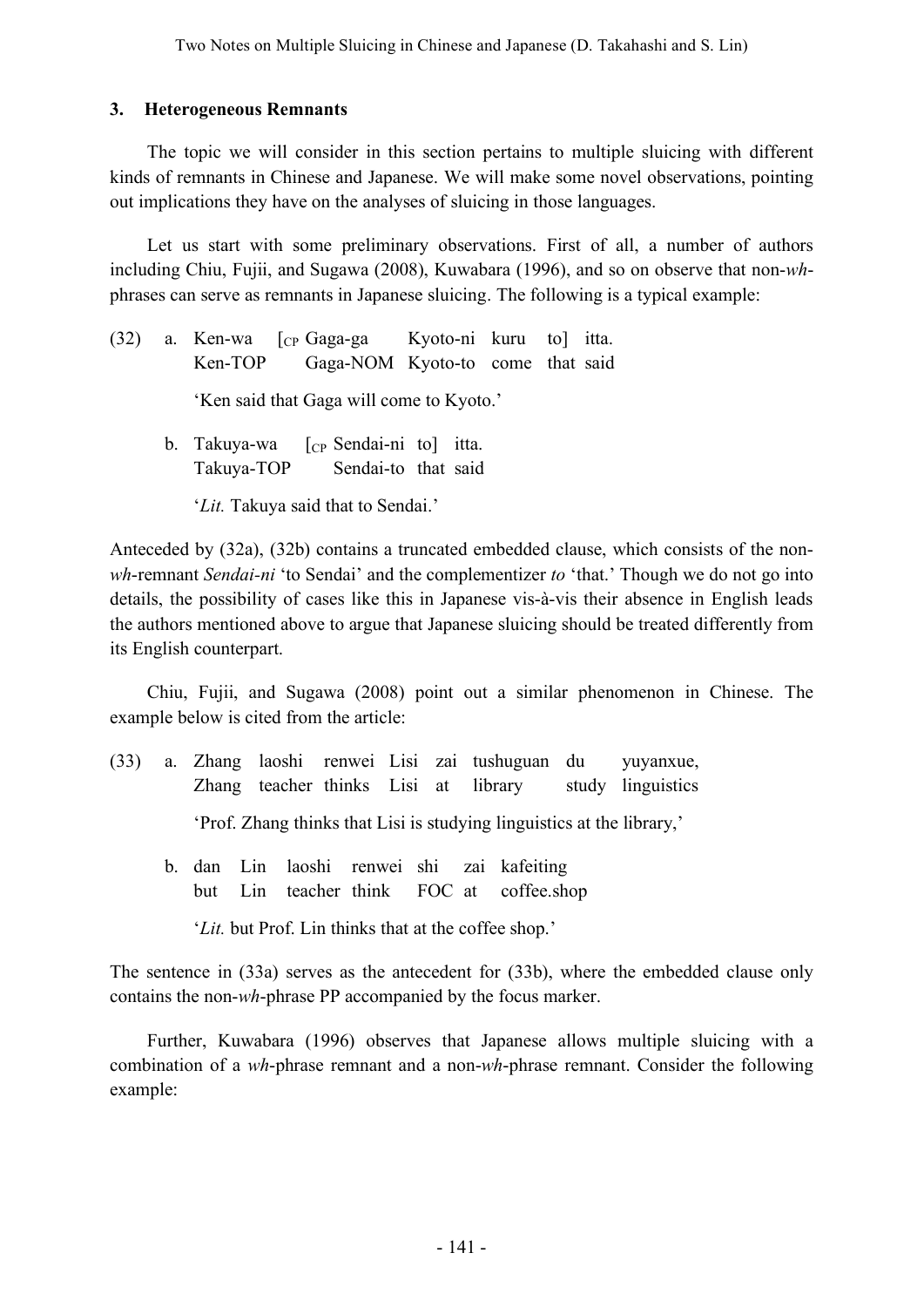- (34) a. Ken-wa [dono otokonoko-ga kyoositu-de benkyoosita ka] sitteiru. Ken-TOP which boy-NOM classroom-at studied Q know 'Ken knows which boy studied at the classroom.'
	- b. Yumi-wa [dono onnanoko-ga tosyokan-de ka] sitteiru. Yumi-TOP which girl-NOM library-at Q know

'*Lit.* Yumi knows which girl at the library.'

Taking (34) as its antecedent, (34b) means that Yumi knows which girl studied at the library. Notice that the embedded clause in (34b) is shrunk, with the *wh*-phrase *dono onnanoko-ga* 'which girl-NOM' and the non-*wh* PP *tosyokan-de* 'at the library' left as remnants. This fact may not be so surprising given that Japanese permits multiple sluicing and allows not only *wh*-phrases but also non-*wh*-phrases as remnants of single sluicing.

One may then expect that Chinese should allow multiple sluicing with heterogeneous remnants too, because just like Japanese, it permits single sluicing with either *wh*-phrase or non-*wh*-phrase remnants and allows multiple sluicing. This is not borne out, however, as the following examples are unacceptable:

- (35) a. Zhangsan xiang zhidao [nage nanhai zai Shanghai kanjian AKB48]. Zhangsan want know which boy in Shanghai see AKB48 'Zhangsan wants to know which boy saw AKB48 in Shanghai.'
	- b. \*Lisi xiang zhidao [shi nage nvhai zai Xiantai]. Lisi want know FOC which girl in Sendai

'*Lit.* Lisi wants to know which girl in Sendai.'

- (36) a. Zhangsan zhidao [nage nanhai song yiben shu gei Xiaoli]. Zhangsan know which boy send one book to Xiaoli 'Zhangsan knows which boy sent a book to Xiaoli.'
	- b. \*Lisi zhidao [shi nage nvhai gei Xiaohong]. Lisi know FOC which girl to Xiaohong
		- '*Lit.* Lisi knows which girl to Xiaohong.'

Anteceded by (35a) and (36a), (35b) and (36b), respectively, have truncated embedded clauses with a combination of a *wh*-phrase remnant and a non-*wh* remnant. (35b) is intended to mean that Lisi wants to know which girl saw AKB48 in Sendai; (36b) should mean that Lisi knows which girl sent a book to Xiaohong. As indicated, both of them are impossible. This is one respect in which Chinese and Japanese behave differently.

We point out that here, too, the pseudo-cleft construction is a viable source for multiply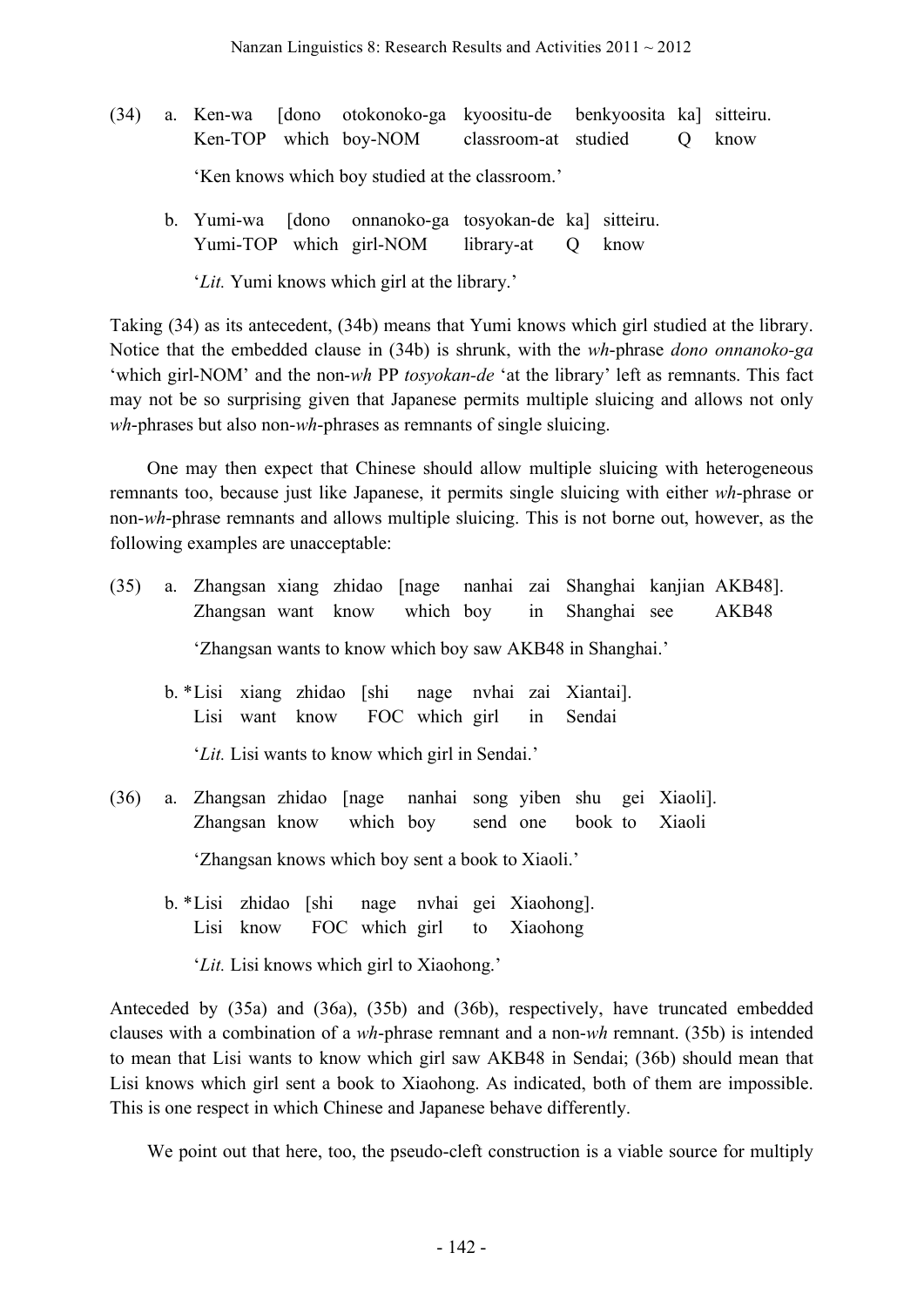sluiced clauses in Chinese, because the pseudo-cleft counterparts of (35b) and (36b) exhibit the same pattern.<sup>5</sup>

- (37) a. \*[Kanjian AKB48 de] shi nage nvhai zai Xiantai? see AKB48 RM be which girl in Sendai '*Lit.* That saw AKB48 was which girl in Sendai?' b. \*[Song yiben shu] shi nage nvhai gei Xiaohong? send one book be which girl to Xiaohong
	- '*Lit.* That sent a book was which girl to Xiaohong?'

These pseudo-cleft sentences contain multiple pivots: in each case, the first pivot is a *wh*phrase and the second is a non-*wh*-phrase. The examples are fairly degraded, in contrast with (30a–b), which have homogeneous pivots. For those who assume that multiple sluicing is derived from the pseudo-cleft construction in Chinese, the fact in (35) and (36) is relatively easy to deal with, because their alleged sources are impossible. Of course, though, providing an ultimate answer to the question why cases like (37a–b) are disallowed awaits further careful investigation.

Finally, we note that the alleged source of (34b) under the cleft analysis of Japanese sluicing does not sound very good.<sup>6</sup> The cleft counterpart of (34b) is given below with our judgment:

(38) **?** dono onnanoko-ga tosyokan-de desu ka? studies that-TOP which girl-NOM library-at be Q

'*Lit.* Which girl at the library was it that studied?'

If this observation is correct, it poses a problem to the advocates of the cleft analysis: why is (34b), a case of multiple sluicing with heterogeneous remnants, possible although its purported source, a cleft sentence with heterogeneous pivots, is impossible? Although this, too, remains to be solved, it surely gives us a new perspective on the issue concerning the proper treatment of Japanese sluicing.

(i) [Kanjian AKB48 de] shi nage nvhai zainali? see AKB48 RM be which girl where

 $5$  As noted in section 2, the pseudo-cleft construction tolerates multiple pivots if they are of the same kind. Thus, (37a) becomes acceptable if the second pivot is replaced with a *wh*-phrase as below:

<sup>&#</sup>x27;*Lit*. That saw AKB48 was which girl where?'

 $6$  Attributing it to one of the reviewers of his article, Takano (2002) observes that cases similar to (38) are not very bad. We disagree with him (or that reviewer) about the status of the relevant examples, which sound fairly degraded to us. The point here is that there are speakers that accept sluicing with heterogeneous remnants but do not allow cleft sentences with heterogeneous pivots.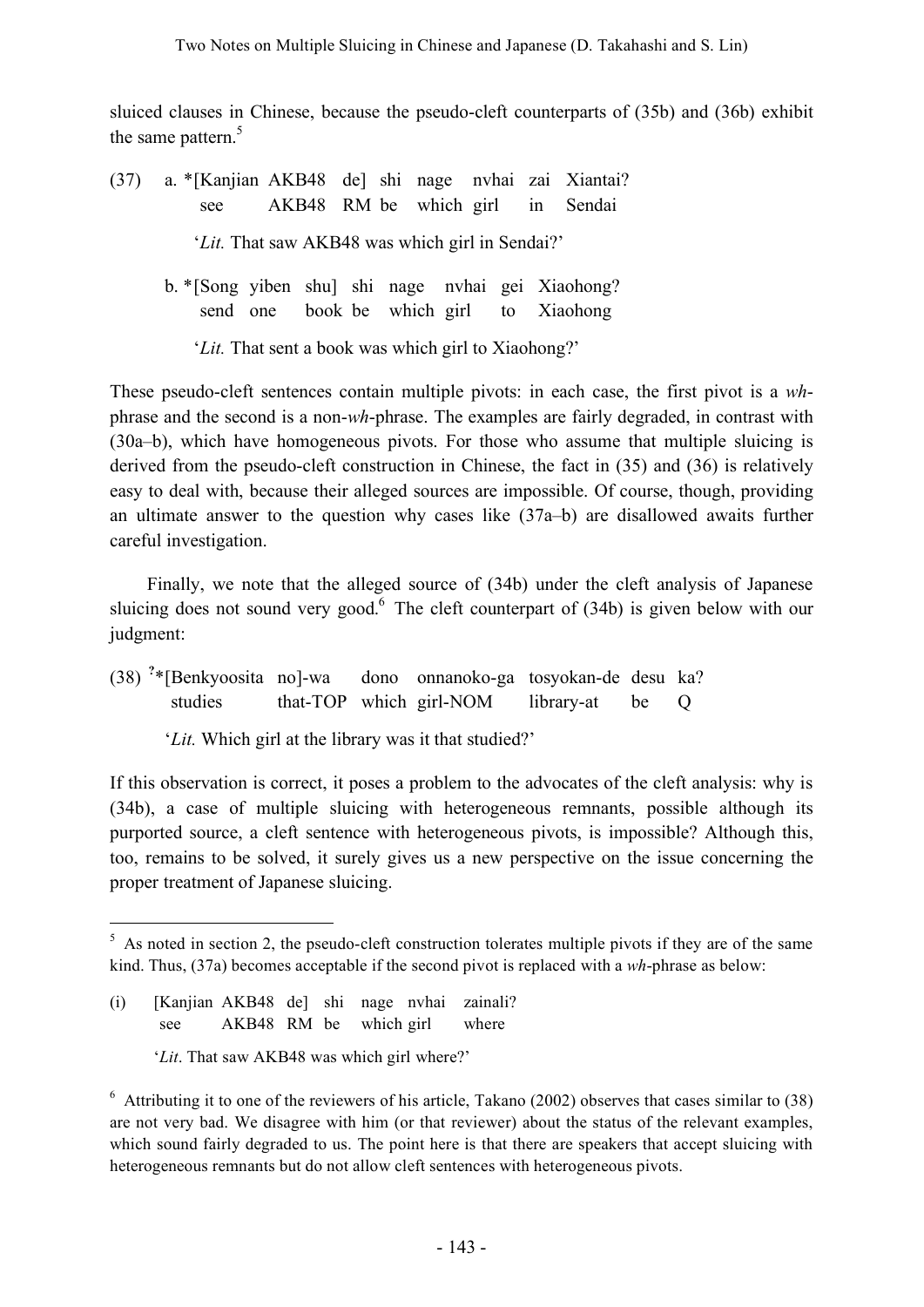#### **4. Conclusion**

To summarize, we have pointed out two major facts about multiple sluicing in Chinese, considering their implications on comparative research on sluicing in Chinese and Japanese. One has to do with the observation that Chinese sluicing allows more than two remnants just like its Japanese counterpart. While the fact itself demands explanation, it also helps narrow down the competing analyses proposed for Japanese multiple sluicing: it at least suggests that any analysis implicating scrambling to deal with multiple remnants should be subjected to reconsideration. The other major point pertains to the difference between the two languages in terms of multiple sluicing with heterogeneous remnants: Whereas it is possible in Japanese, it is not in Chinese. Considering that they are similar in a number of other respects related to sluicing, the existence of such a difference is intriguing in itself. At the same time, however, it has important consequences on how sluicing in those languages should be analyzed: that multiple sluicing with heterogeneous remnants patterns with its pseudo-cleft counterpart in Chinese strongly suggests the possibility that the latter acts as the source of the former. As for sluicing with heterogeneous remnants in Japanese, on the other hand, its alleged source according to the cleft analysis turns out to be impermissible, indicating that it derives from some other source. Although we have had to leave a number of important questions unresolved, we believe that our observations here will fuel further comparative research on the two languages in terms of sluicing, a much studied but still mysterious phenomenon.

#### **References**

- Bolinger, D. (1978) "Asking More Than One Thing at a Time." In H. Hiz ed., *Questions*, Reidel, Dordrecht, 107–150.
- Chiu, L. L. (2007) "A Focus-Movement Account on Chinese Multiple Sluicing," *Nanzan Linguistics: Special Issue* 1.1, 23–31.
- Chiu, L. L., T. Fujii and S. Sugawa (2008) "On Certain Commonalities between Sluicing-Like Constructions in Mandarin Chinese and Japanese," *Nanzan Linguistics Special Issue* 3.2, 35– 50.
- Hiraiwa, K. and S. Ishihara (2002) "Missing Links: Cleft, Sluicing and 'No Da' Construction in Japanese." In T. Ionin et al., eds., *Proceedings of the 2nd HUMIT Student Conference in Language Research (HUMIT 2001)*, MIT Working Papers in Linguistics 43, 35–54.
- Hoji, H. (1989) "Theories of Anaphora and Aspects of Japanese Syntax," ms., University of South California.
- Inoue, K. (1976) *Henkei Bunpoo to Nihongo* 'Transformational Grammar and Japanese', Taisyukan, Tokyo.
- Kim, J.-S. (1998) "A Minimalist Theory of S-Structure Saving Effects in Japanese and Korean," *Proceedings of the Fourteenth Eastern States Conference on Linguistics '97,* CLC Publications, Cornell University, 82–93.
- Koizumi, M. (2000) "String Vacuous Overt Verb Raising," *Journal of East Asian Linguistics* 9, 227– 285.
- Kuwabara, K. (1996) "Multiple *Wh-*Phrases in Elliptical Clauses and Some Aspects of Clefts with Multiple Foci." In M. Koizumi et al., eds., *Formal Approaches to Japanese Linguistics (FAJL2)*, MIT Working Papers in Linguistics 29, 97–116.